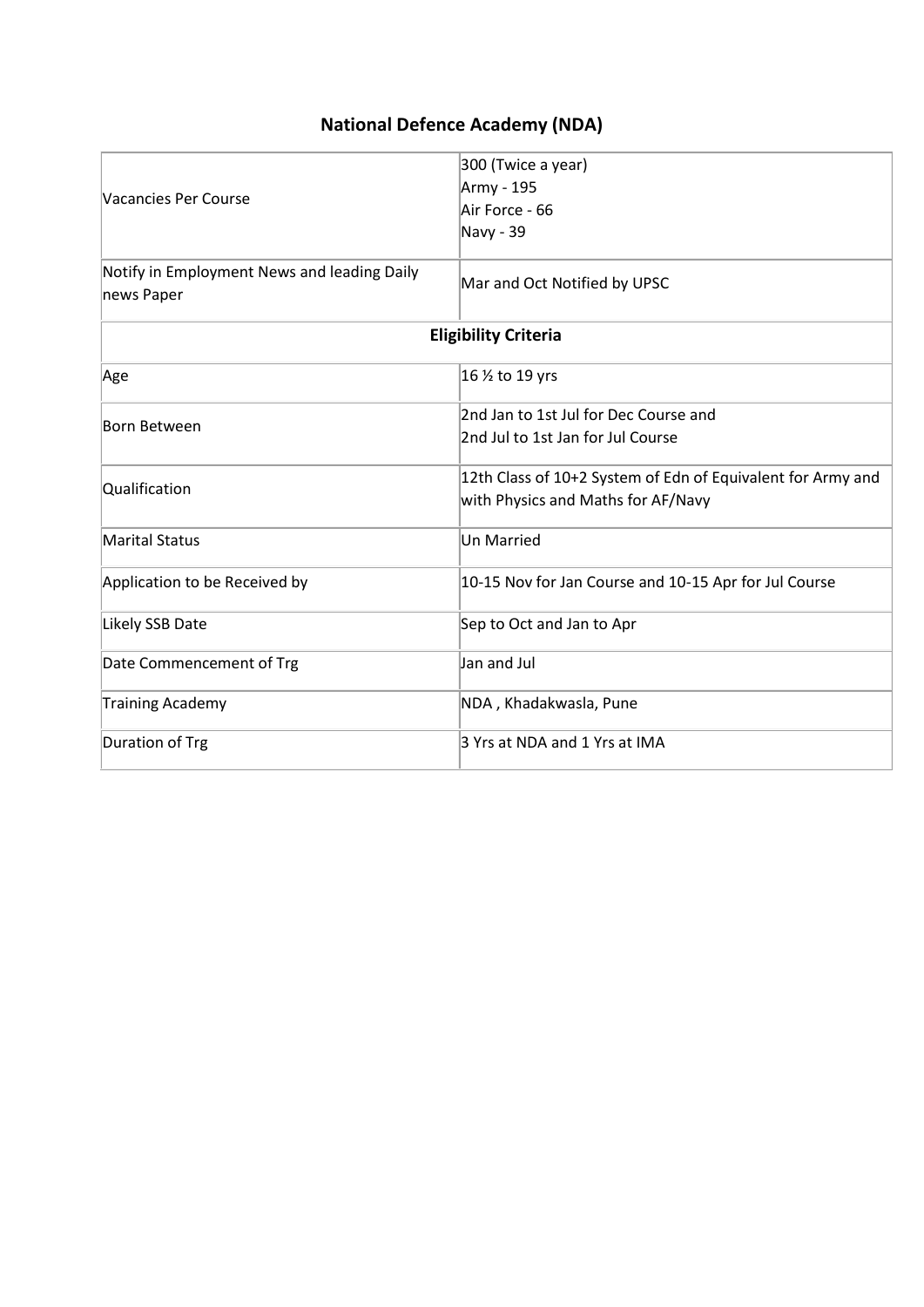### **10+2 Technical Entry Scheme**

| Vacancies Per Course                        | 85 (Twice a year)                                                        |
|---------------------------------------------|--------------------------------------------------------------------------|
| Notify in Employment News and leading Daily | Apr and Sep Notified by Additional Directorate General of                |
| news Paper                                  | Recruiting                                                               |
|                                             | <b>Eligibility Criteria</b>                                              |
| Age                                         | 16 1/2 to 19 yrs                                                         |
| <b>Born Between</b>                         | 1st Jul to 1st Jul for Jan Course and 1st Jan to 1 Jan for Jul<br>Course |
| Qualification                               | 10+2 Physics, Chemistry & Maths (aggregate 70% and<br>above to apply)    |
| <b>Marital Status</b>                       | <b>Un Married</b>                                                        |
| Application to be Received by               | 30 Jun and 31 Oct                                                        |
| Likely SSB Date                             | Aug to Oct and Feb to Apr                                                |
| Date Commencement of Trg                    | Jan and Jul                                                              |
| <b>Training Academy</b>                     | <b>IMA Dehradun</b>                                                      |
| Duration of Trg                             | 5 Yrs (1 Yrs IMA & 4 Yrs CTWS) Permanent Commission<br>after 4 Yrs       |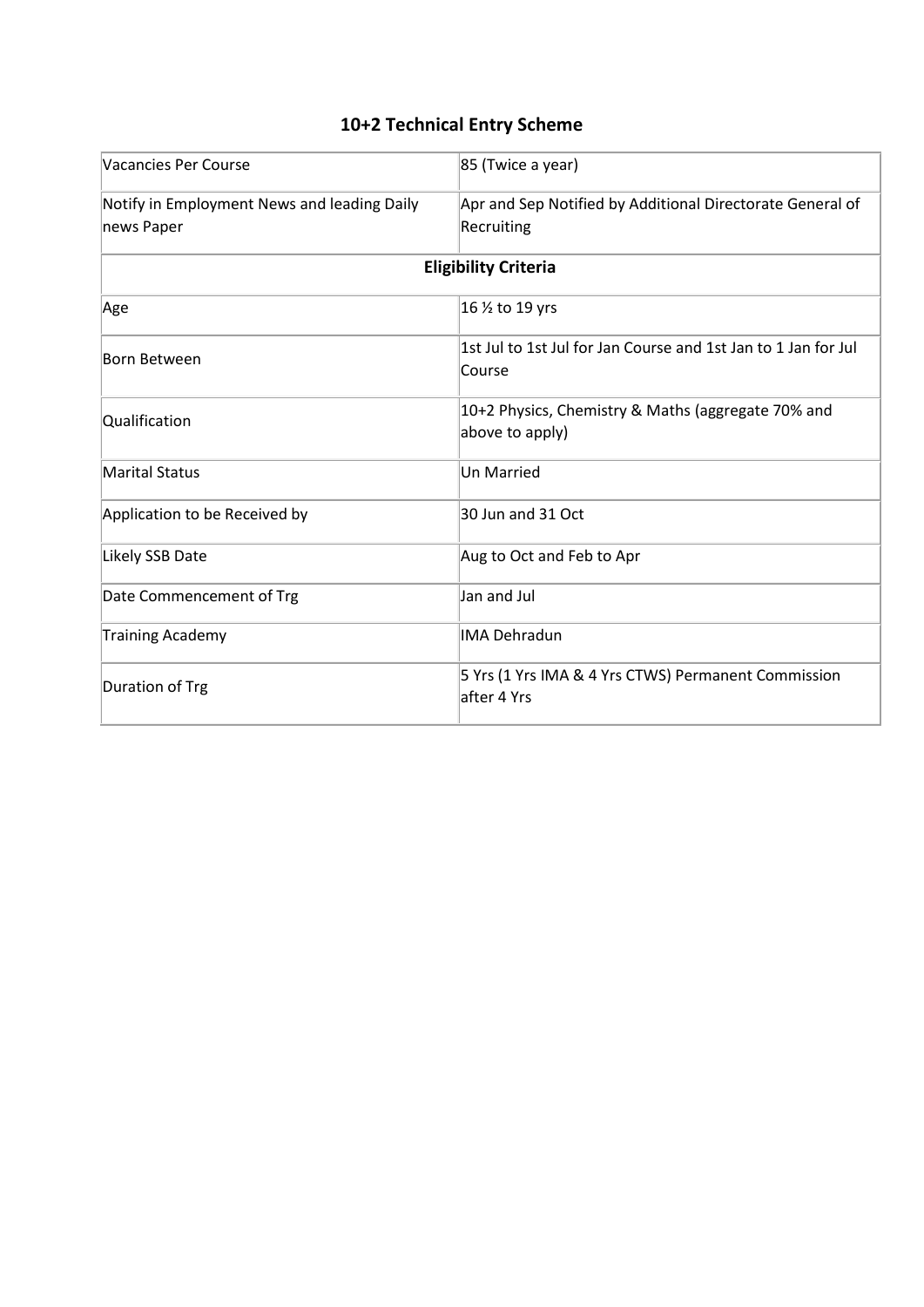# **Indian Military Academy (IMA)**

| Vacancies Per Course                                      | 250 (Twice a year)                                                       |
|-----------------------------------------------------------|--------------------------------------------------------------------------|
| Notify in Employment News and leading Daily news<br>Paper | Notified by UPSC under the aegis of CDSE in Mar/Apr and<br>Sep/Oct       |
|                                                           | <b>Eligibility Criteria</b>                                              |
| Age                                                       | 19 to 24 yrs                                                             |
| Born Between                                              | 2nd Jan to 1st Jan for Jan Course.<br>2nd Jul to 1st Jul for Jul Course. |
| Qualification                                             | Graduation from Recognised University.                                   |
| <b>Marital Status</b>                                     | <b>Un Married</b>                                                        |
| Application to be Received by                             | May and Oct                                                              |
| Likely SSB Date                                           | Sep / Oct and Mar / Apr                                                  |
| Date Commencement of Trg                                  | Jan and Jul                                                              |
| <b>Training Academy</b>                                   | <b>IMA Dehradun</b>                                                      |
| Duration of Trg                                           | $12$ Yrs                                                                 |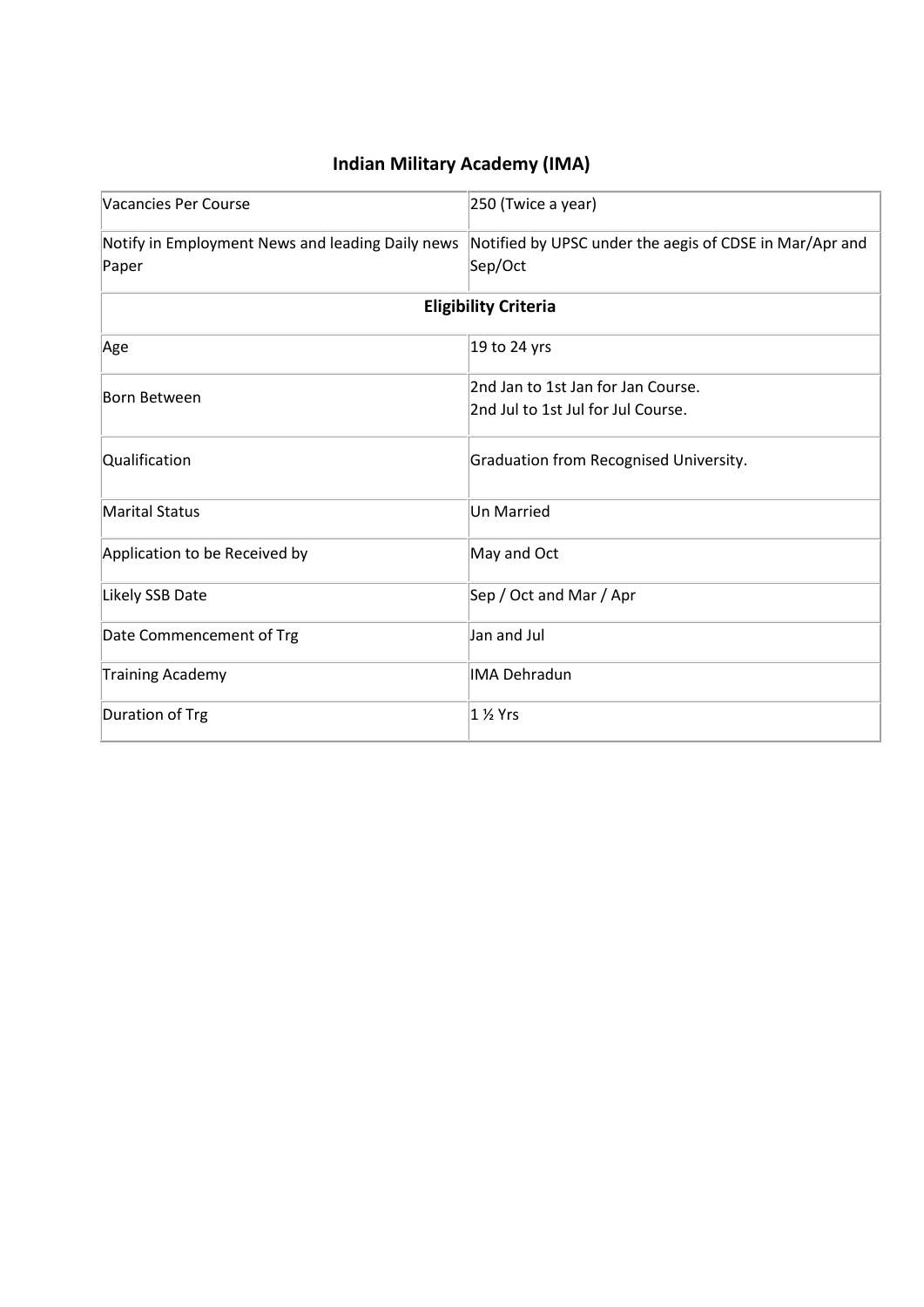# **TGC (Engineers)**

| Vacancies Per Course                                      | As Notified (Twice a Year)                                                                                              |  |
|-----------------------------------------------------------|-------------------------------------------------------------------------------------------------------------------------|--|
| Notify in Employment News and leading Daily<br>news Paper | Notified by Additional Directorate General Recruiting / AG<br>Branch in Apr and Oct                                     |  |
| <b>Eligibility Criteria</b>                               |                                                                                                                         |  |
| Age                                                       | 20 to 27 yrs                                                                                                            |  |
| Born Between                                              | 2 <sup>nd</sup> Jan to 1 <sup>st</sup> Jan for Jan Course.<br>2 <sup>nd</sup> Jul to 1 <sup>st</sup> Jul for Jul Course |  |
| Qualification                                             | BE / B Tech in notified streams of Engineers                                                                            |  |
| <b>Marital Status</b>                                     | Un Married / Married                                                                                                    |  |
| Application to be Received by                             | Apr / May and Oct / Nov                                                                                                 |  |
| Likely SSB Date                                           | Mar / Apr and Sep / Oct                                                                                                 |  |
| Date Commencement of Trg                                  | Jan and Jul                                                                                                             |  |
| <b>Training Academy</b>                                   | IMA                                                                                                                     |  |
| Duration of Trg                                           | One Year                                                                                                                |  |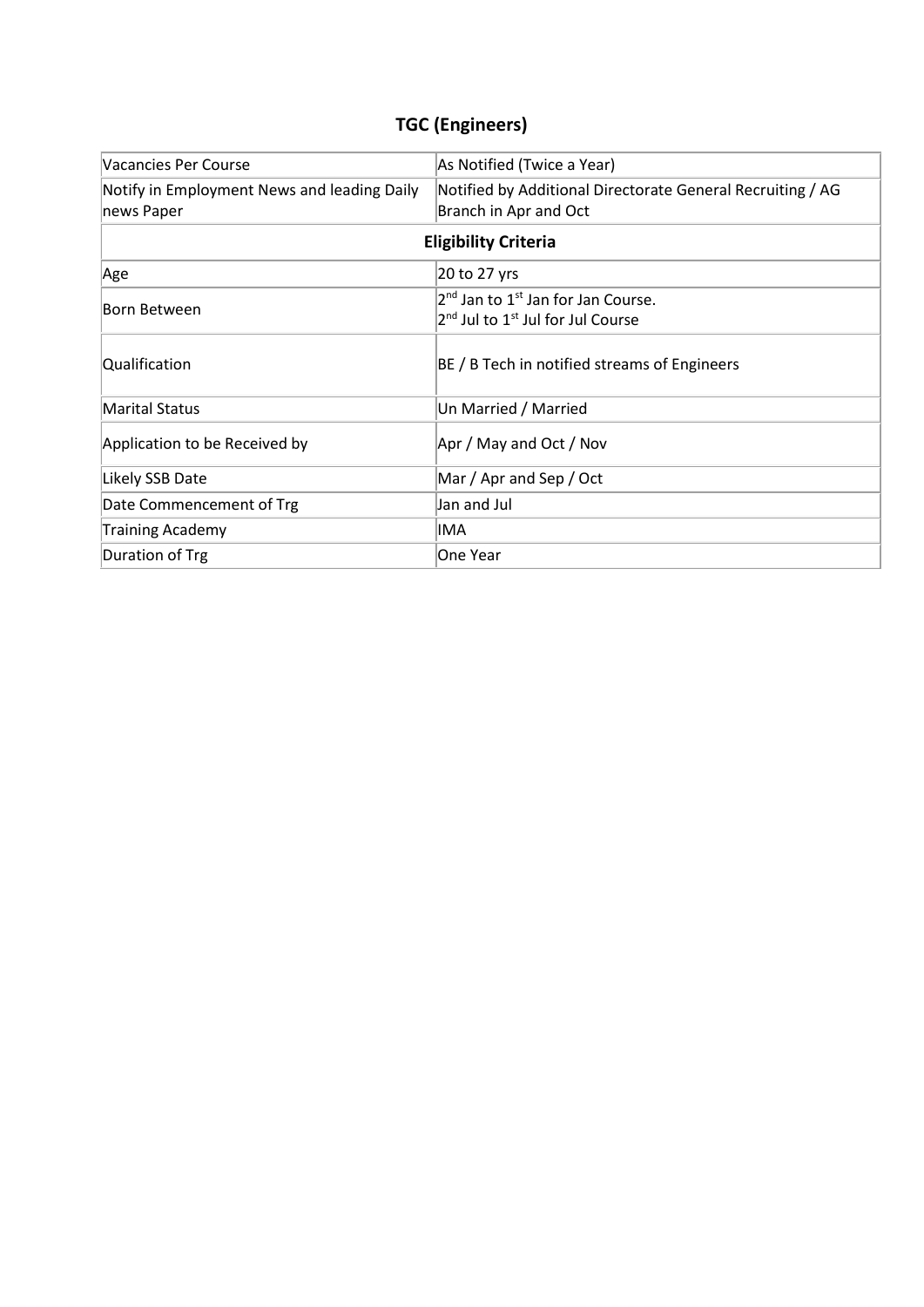### **NCC (SPL) Entry Men**

| Vacancies Per Course          | 50 (Twice a Year)                                                                                                                         |  |
|-------------------------------|-------------------------------------------------------------------------------------------------------------------------------------------|--|
| Notify in Employment News and | Notified by Additional Directorate General Recruiting / AG Branch in Apr /                                                                |  |
| leading Daily news Paper      | Oct                                                                                                                                       |  |
| <b>Eligibility Criteria</b>   |                                                                                                                                           |  |
| Age                           | 19 to 25 yrs                                                                                                                              |  |
| Born Between                  | $2nd$ Jan to $1st$ Jan for Apr Course.                                                                                                    |  |
|                               | 2 <sup>nd</sup> Jul to 1 <sup>st</sup> Jul for Oct Course.                                                                                |  |
| Qualification                 | Graduate with LLB / LLM with 50% Aggregate marks, 2 Yrs service in NCC<br>Senior Div Army with minimum 'B' Grade in 'C' Certificate Exam. |  |
| <b>Marital Status</b>         | Un Married                                                                                                                                |  |
| Application to be Received by | Oct / Nov and Apr / May through NCC Dte                                                                                                   |  |
| Likely SSB Date               | Jan and Aug                                                                                                                               |  |
| Date Commencement of Trg      | Apr and Oct                                                                                                                               |  |
| <b>Training Academy</b>       | OTA, Channai                                                                                                                              |  |
| Duration of Trg               | 49 Weeks                                                                                                                                  |  |